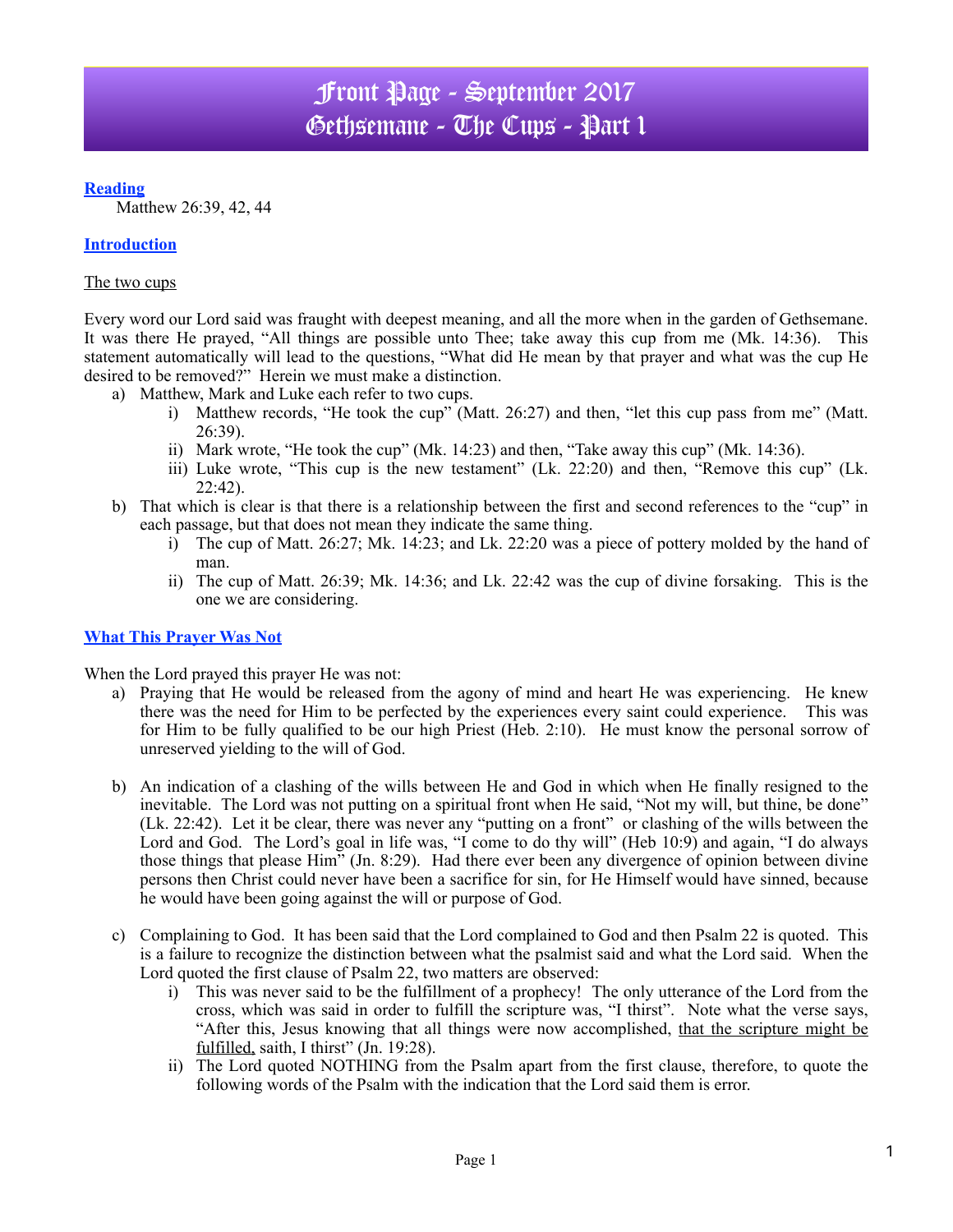# Front Page - September 2017 Gethsemane - The Cups - Part 1

## **What The Lord Was Not When He Drank The Cup**

I want to state very plainly that in those three hours of darkness when He drank the cup of God's justice:

- a) He was not being "satanized". To use John 3:14 to teach that since the serpent is God's way of describing the devil (Gen. 3:1), therefore, on the cross the Lord was "satanized" is blasphemy.
- b) Neither does 2 Corinthians 5:21 when He was made "sin" teach that He was made a sinner. When our Lord was being made an offering for sin, He was most holy. In Leviticus 6:17 when God gives directions concerning the offerings, He caused it to be written, "It shall not be baken with leaven. I have given it unto them for their portion of my offerings made by fire; it is most holy, as is the sin-offering, and as the trespass-offering." Prior to this the Lord had said, "The Prince of this world cometh, and hath nothing in me" (Jn. 14:30). Thus, before Calvary He was holy, and on the cross He was holy. The Lord did not say that the prince of this world found nothing which he could hold against the Lord; nor in anything He did; nor any judgment by Him; nor in when, how, or what He said or did anything. There was no sin in Christ, no sin nature to get a grasp of, and no hidden sin that no human knew anything about. Christ was immaculately holy in every way, every day.
- c) Neither did man have any part in the vicarious sufferings of the Lord for our sins! The scriptures are clear, it was the LORD who laid on Christ the iniquity of us all (Isa. 53:6). It was the cup the Father gave Him to drink (Jn. 18:11).

#### **What Was That "Cup"?**

The cup our Lord drank was the bitter experience of enduring the rod of divine justice, the punitive sufferings for sins not His own. It is illustrated by a "cup" containing that which goes into an individual, whereas a "baptism" is that which illustrates that which He went into. The "cup" is symbolized at the memorial feast where:

- a) It indicates the ratification of the New Covenant (testament) (Lk. 22:20).
- b) It indicates the punishment for sin from the hand of the Lord. "Awake, awake, stand up, O Jerusalem, which hast drunk at the hand of the LORD the cup of his fury; thou hast drunken the dregs of the cup of trembling, and wrung them out (Isa. 51:17). "The same shall drink of the wine of the wrath of God, which is poured out without mixture into the cup of his indignation" (Rev. 14:10).

Being the Blood of the covenant:

- a) It assures the security of that which is pledged. When God promised the land to Abraham, it was and is an eternal guarantee that can never be nullified (Gen. 15:7-18). It is the foundation for the fulfilling of God's purposes concerning Christ as King (Zech. 9:9) and the deliverance of His people (Zech. 9:11). Only by this can the covenant purposes of God be fulfilled.
- b) It brings one under the rule of another to ultimately confirm their character to His. This is shown by the ratifying of the old covenant of which it is recorded, "And he took the book of the covenant, and read in the audience of the people: and they said, All that the LORD hath said will we do, and be obedient. And Moses took the blood, and sprinkled it on the people, and said, Behold the blood of the covenant, which the LORD hath made with you concerning all these words" (Ex. 24:7-8).
- c) It is the foundation for making us "perfect", "thoroughly fitted" for the work God has for us to do. "Through the blood of the everlasting covenant, Make you perfect in every good work to do his will, working in you that which is well-pleasing in his sight, through Jesus Christ; to whom be glory for ever and ever. Amen" (Heb. 13:20-21).

It is no wonder the Lord was "not comfortable, not at home" in the garden. That which He faced was unnatural for Him. For the Lord to be forsaken by God and entering into death was unnatural. The "cup" the Lord sought release from was the execution of the judgment of God against sin, which meant, His being forsaken by God. These are depths we have no comprehension of.